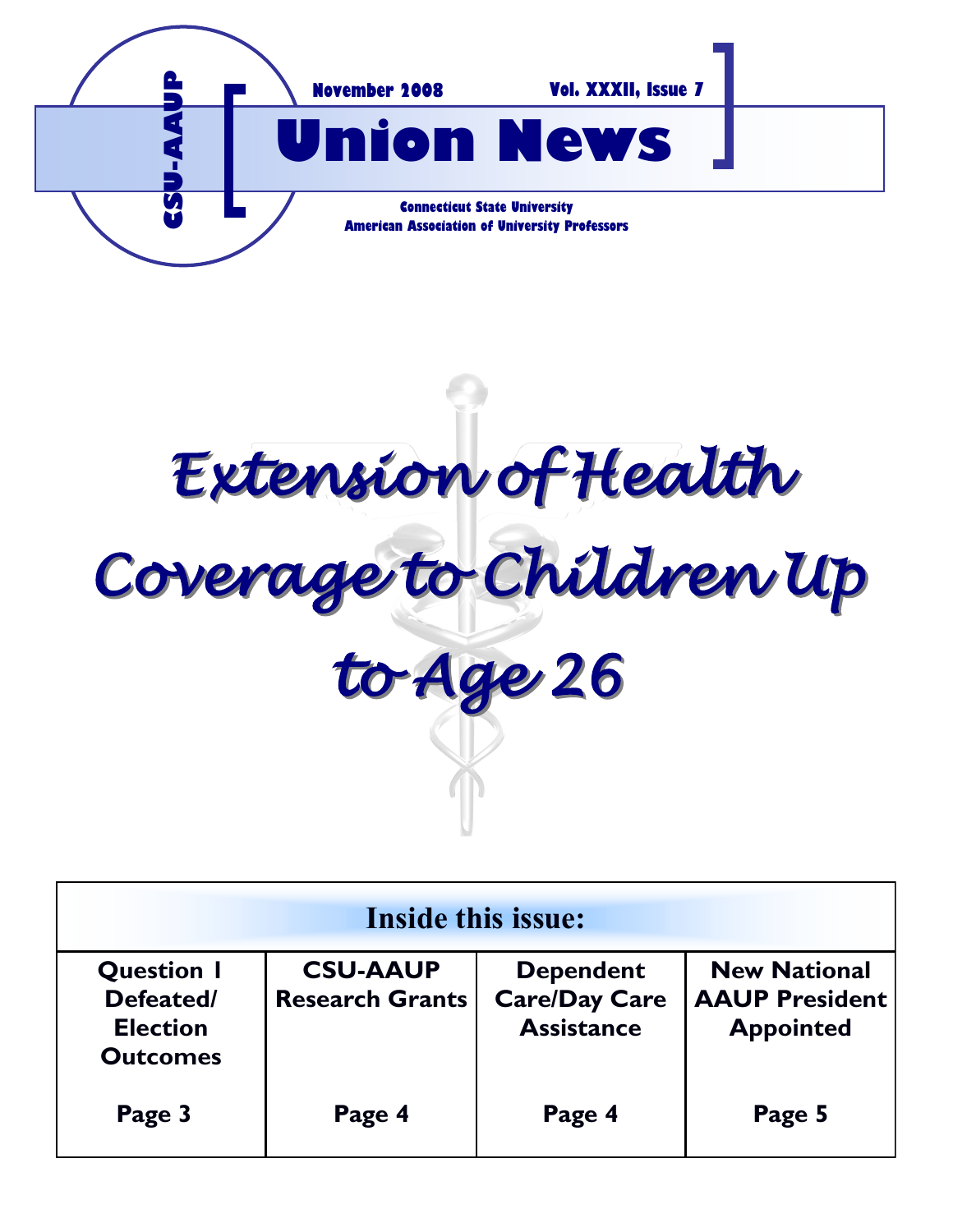#### **CSU-AAUP**

### **Dates to Remember**

- **11/25**: University-wide P&T Committee submits recommendations to the Provost for penultimate year tenure candidates (Jan. hires)
- **11/26-11/30:** Thanksgiving Recess (No Classes)
- **11/30:** Provost takes required action and informs penultimate year tenure candidates (Jan. hires) of his decision
- **12/1:** Dean submits recommendations for 2nd year or later renewal candidates (Jan. hires); DEC submits evaluations and appropriate recommendations to the Dean for professional assessment candidates
- **12/18:** Dean submits recommendations for promotion (all) and penultimate year tenure candidates (Aug. hires)
- **12/11:** Day classes End
- **12/12:** Reading Day (No Day or Evening Classes)
- **12/13-12/19:** Final Exams
- **12/20:** Semester Ends
- **12/31:** Provost takes required action and informs 2nd year or later renewal candidates (Jan. hires); Board awards tenure for penultimate year tenure candidates (Jan. hires)

#### *Union News*

CSU-AAUP Central Connecticut State University Marcus White Hall, Rooms 305, 307 & 310 New Britain, CT 06050 Phone (860) 832-3790 Fax (860) 832-3794 Email: aaup@ccsu.edu Website: www.ccsu.edu/aaup/csu

> Editor: Ellen Benson Bensonell@ccsu.edu

# Taking a Trip this Winter?

#### **Take advantage of your AAUP membership discounts**

- As a Universal Orlando Fan Club member, you can take advantage of many exclusive benefits. Enjoy special admission prices and restaurant discounts at Universal Orlando, Universal Studios Hollywood and Wet 'n Wild Orlando, as well as discounts on hotel room rates, merchandise, and tours.
- CSU-AAUP members are entitled to discounts off general admission to Anheuser-Busch Adventure Parks. Parks include Busch Gardens and Water Country USA in Williamsburg, VA; Busch Gardens and Adventure Island in Tampa Bay, FL; Sea World Adventure Parks in Orlando, FL, San Diego, CA, and San Antonio, TX; and Sesame Place near Philadelphia, PA.
- Alamo Rent-A-Car and National Car Rental provide discounts to CSU-AAUP members including up to 20% off regular prices and unlimited mileage. Call the CSU-AAUP office for our company code and then book online or over the phone!

Call your local AAUP office for more information about these benefits and visit our website for a full listing of benefits for CSU-AAUP members!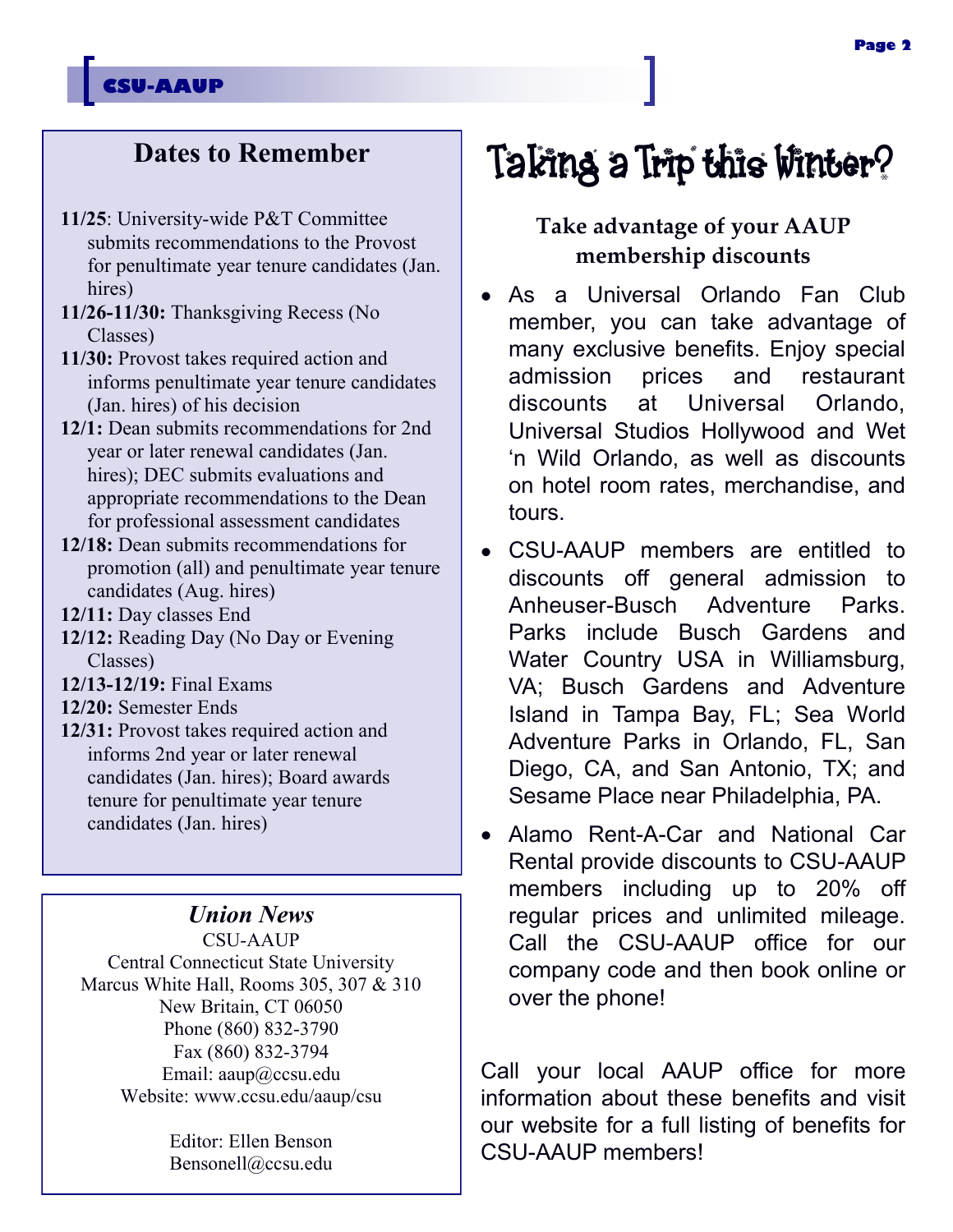### **Question** 1 **Defeated/ Election Outcomes**

CSU-AAUP vigorously campaigned as part of the Connecticut Vote No coalition to defeat Referendum Question 1 (*Shall there be a Constitutional Convention to amend or revise the Constitution of the State?*) on the Connecticut ballot. Of particular concern was that a constitutional convention would generate proposals to curtail binding arbitration, restrict collective bargaining, slash budgets, cap property taxes, and possibly eliminate the income tax, all of which if passed could lead to devastating effects on state employees' wages and benefits. CSU-AAUP joined other constituent unions of the State Employee Bargaining Agent Coalition (SEBAC) to defeat this measure, including AFSCME Council 4, Service Employees International Union CT State Council, AFT Connecticut, the Connecticut State Employees Association (CSEA) and UCONN-AAUP.

In addition, seventy percent of the candidates endorsed by CSU-AAUP won their election on November 4. These results include 8 state senators and 27 state representatives, including SCSU-AAUP Office Assistant Gary Holder-Winfield who was elected to serve as State Representative in the 94th district.

Due to changes in the campaign finance laws, CSU-AAUP's Political Action Committee was not allowed to make financial contributions, but the Committee remained active by endorsing candidates and encouraging members to vote for the endorsed candidates. A special thanks to John Harmon (CCSU-Geography), who served as Chair of the Political Action Committee, for all of his hard work and dedication.

*Congratulations to SCSU-AAUP Office Asst. Gary Holder-Winfield on his election as State Representative for the 94th District (New Haven).* 

## **Extension of Health Coverage to Children Up to Age 26**

Currently, state employees can cover their children under their medical/prescription drug plan up to the age of 23. During the 2008 legislative session, a new law was passed which extends medical/prescription drug coverage for children of state employees up to the age of 26. There will be no change to dental coverage, which terminates coverage for children at age 19.

To be eligible for the extension, a child must be:

- Unmarried:
- $\leftrightarrow$  Age 19 but less than age 26;
- A Connecticut resident (student or nonstudent) OR a full-time student at an out-ofstate educational institution; and,
- Not enrolled in health insurance through his/  $\bullet$ her own employment

Coverage for eligible children will begin on January 1, 2009. There are three categories of eligibility. Please see below for more details on the requirements, necessary documentation, and enrollment periods for each. Subscribers who fail to add newly eligible children during the special enrollment periods outlined below will not be permitted to add such persons until the annual open enrollment period for coverage effective July 1 of each year (unless there is a qualifying event such as loss of coverage or life status change). A memo from the Comptroller's Office with more information will be included in all state employees' November 7, 2008 paycheck.

#### **Non-Qualified Child (note: these children are eligible for the benefit, "non-qualified" is used as an IRS term)**

- Unmarried; and  $\bullet$
- $\leftrightarrow$  Age 19 but less than age 26; and
- $\bullet$ A Connecticut resident (unless they are a fulltime student at an out-of-state educational institution); and
- Not enrolled in health insurance through his/ her own employment

**November 10-21, 2008** is the special enrollment period for Non-Qualified Children. The following documents are required:

- ◆ Enrollment application;
- Copy of the child's birth certificate;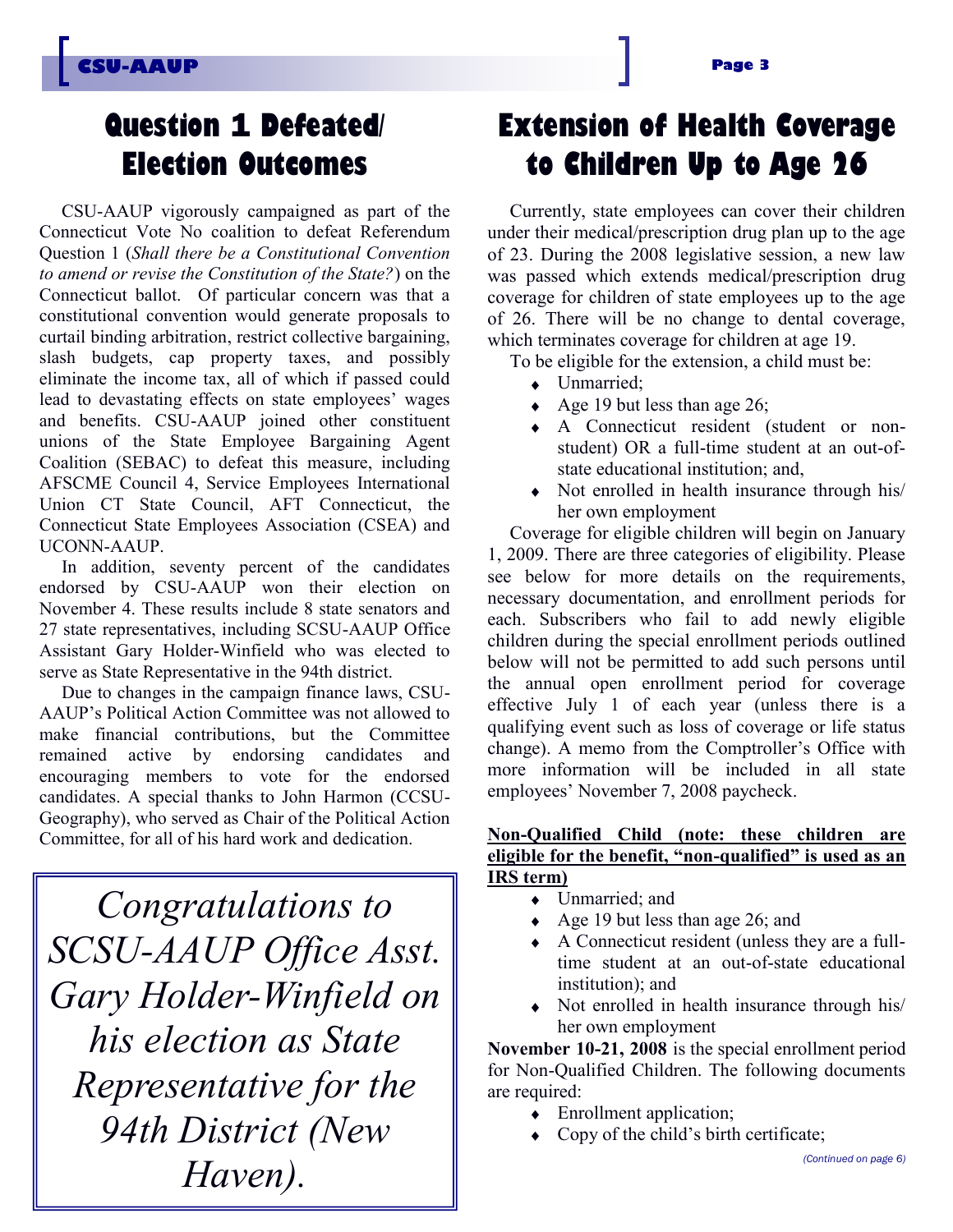### **Dependent Care/Day Care Assistance Program**

The Dependent Care/Day Care Assistance Program (DCAP) provides a tax-free way for you to pay for dependent care expenses, allowing you to save money on the cost of these services. This program operates in a similar manner to a Health Savings Account (HSA). You may contribute up to \$5,000 of your salary to your DCAP (\$2,500 if you file taxes separately), and the amount contributed to the DCAP is not subject to federal, state or social security taxes. If you are married, your spouse must also work, be a full-time student, or be disabled. **The open enrollment period for the 2009 Plan Year is from November 14 through December 5.**

You may use the DCAP funds for services for children under the age of 13, whom you are entitled to claim as dependents on your federal income tax return and/or a disabled spouse or other disabled dependent who spends at least eight hours a day in your home. The approved services include care at licensed nursery schools, day camps (not overnight camps) and child care centers which provide day care as well as services from individuals who provide care in or outside your home (not including your or your spouse's dependents or children under age 19).

If you are currently participating in the DCAP program, you must complete a new election form for the 2009 plan year. Enrollment forms may be downloaded from the State Comptroller's website www.osc.state.ct.us or by contacting Progressive Benefit Solutions at 1-866-906-8023. Enrollment forms must be postmarked by December 5, 2008.

If you have any questions, please contact Progressive Benefit Solutions at 1-866-906-8023.

### **CSU-AAUP Research Grants Deadline**

The deadline for proposals for a CSU-AAUP Research Grant award is **Monday, February 2, 2009 at 5:00pm.** Proposals that enhance the educational mission, visibility, and research stature of Connecticut State University will be considered. Only permanent, full-time faculty are eligible to apply for these funds. The guidelines are available on the CSU-AAUP website at www.ccsu.edu/aaup/csu under "Fulltime Members".

#### **Council Notes**

At its October 16, 2008 meeting, the CSU-AAUP Council:

- Approved the budget for the fiscal year 2008-09.
- Authorized attendance of up to 16 persons at the CBC Semi-Annual Meeting
- Voted to extend its contract with Betty Gallo & Co. lobbying firm
- Discussed the progress of the "Vote No" campaign in regards to Question 1 on the November ballot
- Announced that the \$66,481 available for this year's Research Grants competition represented an increase of 9.22% over last year's funding. The breakdown by campus is as follows:
	- Central: \$266,092
	- Eastern: \$123,279
	- Southern: \$262,233
	- Western: \$136,118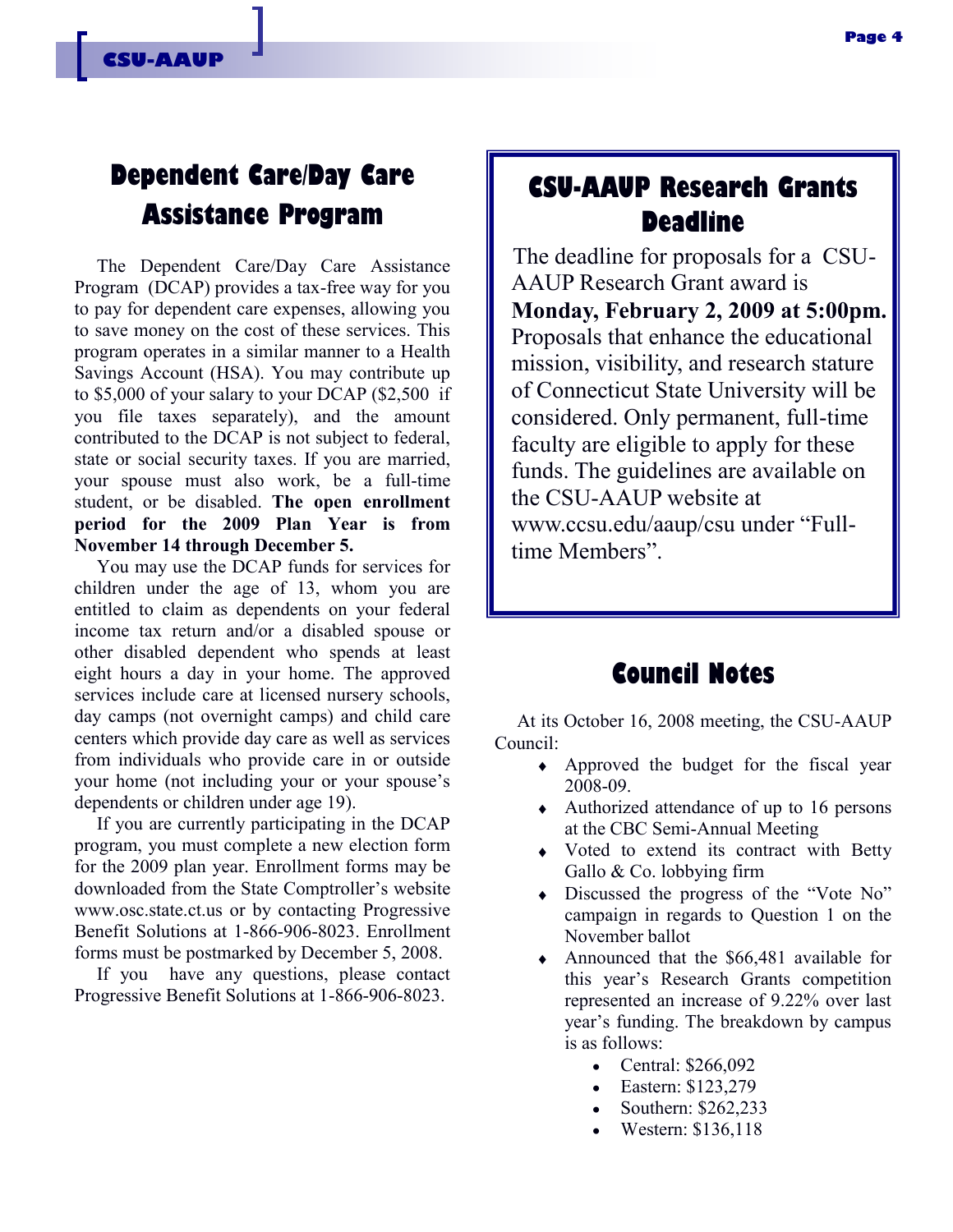#### **Gary Rhoades Appointed National AAUP General Secretary**

The American Association of University Professors (AAUP) is pleased to announce the appointment of its new general secretary, Gary Rhoades. Professor Rhoades is currently professor of higher education at the University of Arizona and director of the university's Center for the Study of Higher Education, a position he has held since 1997. He will begin his term of office as AAUP general secretary in January 2009 and will replace the interim general secretary, Ernst Benjamin, who is retiring. The general secretary heads the staff of the national office in Washington, D.C.

"I am delighted by the opportunity to serve as general secretary, and look forward to working with the national staff, elected leaders, chapters, and members to further strengthen the AAUP and its important work. Among the priorities I hope to see the AAUP address are the expansion of due process rights for contingent faculty and graduate employees; the enhancement of professional development opportunities for graduate students, new faculty, and academics generally; the broadening of the Association's membership and diversity; and the positioning of faculty and a faculty perspective more centrally in national and state policy deliberations about higher education," Rhoades said, reacting to his appointment as AAUP general secretary.

Rhoades also noted the continuing importance of the AAUP: "The AAUP is at the core of what it means to be a faculty member in a democratic society: being able to pursue one's ideas where they take you; playing a key role in shaping the direction of academic departments, colleges, and universities; and having the due process rights and job security to make academic freedom and shared governance realities in practice."

Gary Rhoades holds BA, MA, and PhD degrees in sociology from the University of California, Los Angeles. His research focuses on professions in academe, university restructuring, and science and technology issues in higher education. In a recent National Science Foundation grant with two colleagues (Jen Croissant and Sheila Slaughter), Rhoades has been studying the use of new information technologies in instruction. In addition, with colleagues at the University of Arizona's College of Education and Early Academic Outreach Office, he has participated in a GEAR-UP project aimed at enhancing college preparation, access, and success for local low income, minority populations (particularly Latinos) in Tucson.

Professor Rhoades has worked in the field of higher education for more than twenty-five years. He is widely respected as a meticulous researcher, incisive writer, and engaging lecturer by an international audience. He has given keynote addresses recently to researchers and policymakers in England, Finland, Italy, Japan, and Mexico, and has spoken at the national meetings of groups including the European Association for Institutional Research, the American Educational Research Association, the Society for Social Studies of Science, and the American Sociological Association. Rhoades has worked at the local, regional, and national levels with the American Federation of Teachers and the National Education Association, as well as with the AAUP. Rhoades is the former president of the Association for the Study of Higher Education.

Professor Rhoades is the author of Managed Professionals: Unionized Faculty and Restructuring Academic Labor (SUNY Press, 1998) and Academic Capitalism and the New Economy with Sheila Slaughter (Johns Hopkins University Press, 2004). He is currently working on two books, one on strategic positioning in higher education and the other on academic unions.

Among his extensive record of journal articles are: "Is Academic Capitalism, U.S. Style, for Japan?" (Higher Education Forum 2008); "Local Cosmopolitans and Cosmopolitan Locals: Towards New Models of Professionals in the Academy" with Judy Marquez Kiyama, Rudy McCormick, and Marisol Quiroz (The Review of Higher Education 2007); "Technology Enhanced Courses and a Mode III Organization of Instructional Work" (Tertiary Education and Management 2007); "Community College Faculty and Web-Based Classes" with Vernon Smith (Thought & Action 2006); "The Higher Education We Choose: A Question of Balance" (The Review of Higher Education 2006); and "Graduate Employee Unionization as Symbol of and Challenge to the Corporatization of U.S. Research Universities" with Rob Rhoads (The Journal of Higher Education 2005).

Cary Nelson, Jubilee Professor of Liberal Arts and Sciences and professor of English at the University of Illinois at Urbana-Champaign, and president of the AAUP, commented on Gary Rhoades' appointment as AAUP general secretary with these words: "I think Gary is one of the very best people in the country to do this job. His commitment to AAUP values and his knowledge of higher education are impeccable. I am already tremendously enjoying working with him."